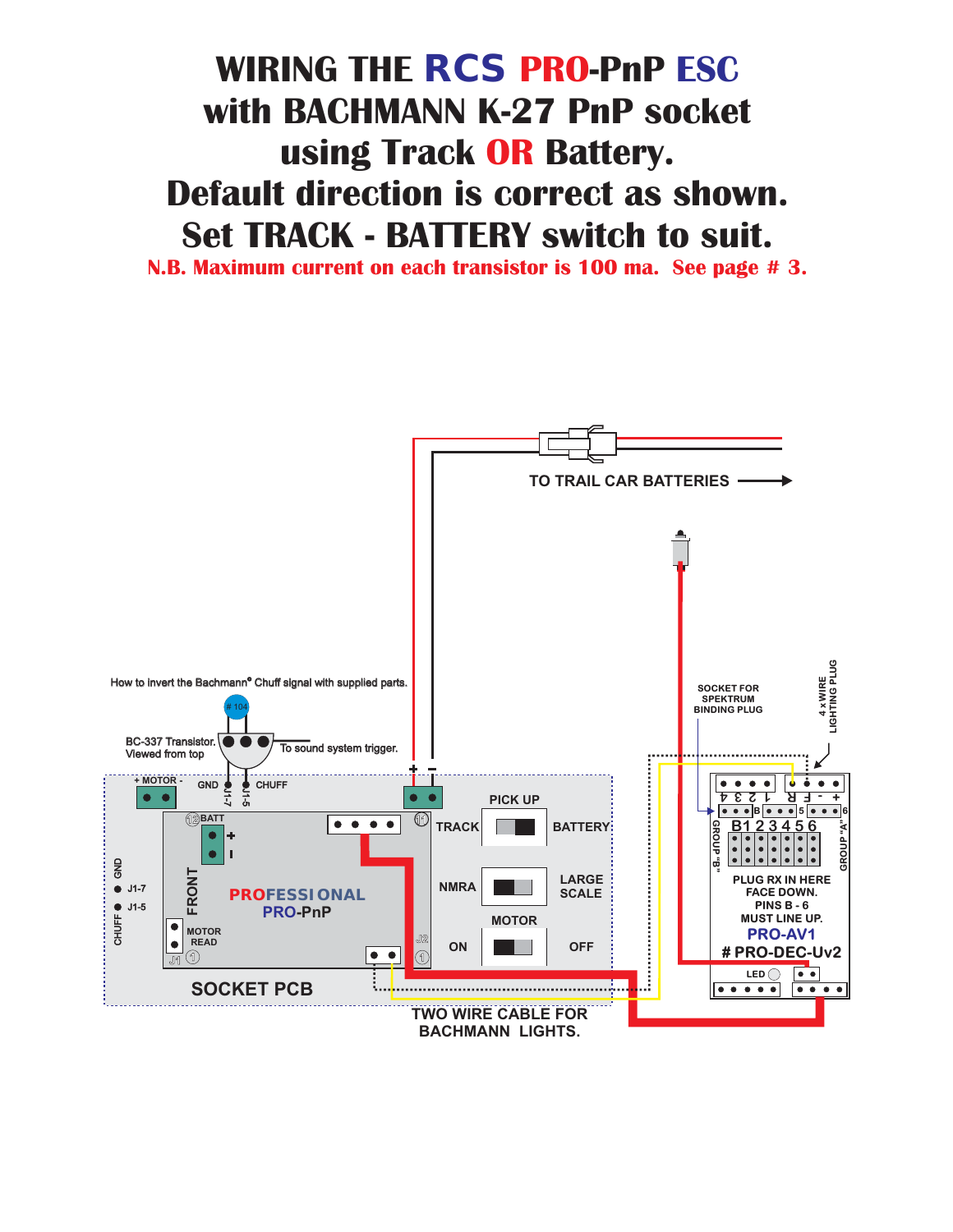## **WIRING THE**  $\mathit{RCS}$  **PRO-PnP ESC with BACHMANN K-27 PnP socket** using Track Power AND battery back up **with a # BIK-K27 installation kit. Set TRACK - BATTERY switch to TRACK only.**

**N.B. Maximum current on each transistor is 100 ma. See page # 3.**

#### **VIEW FROM CAB BACKWARDS**

**SUPPLIED STYRENE MOUNTING SHEET.**

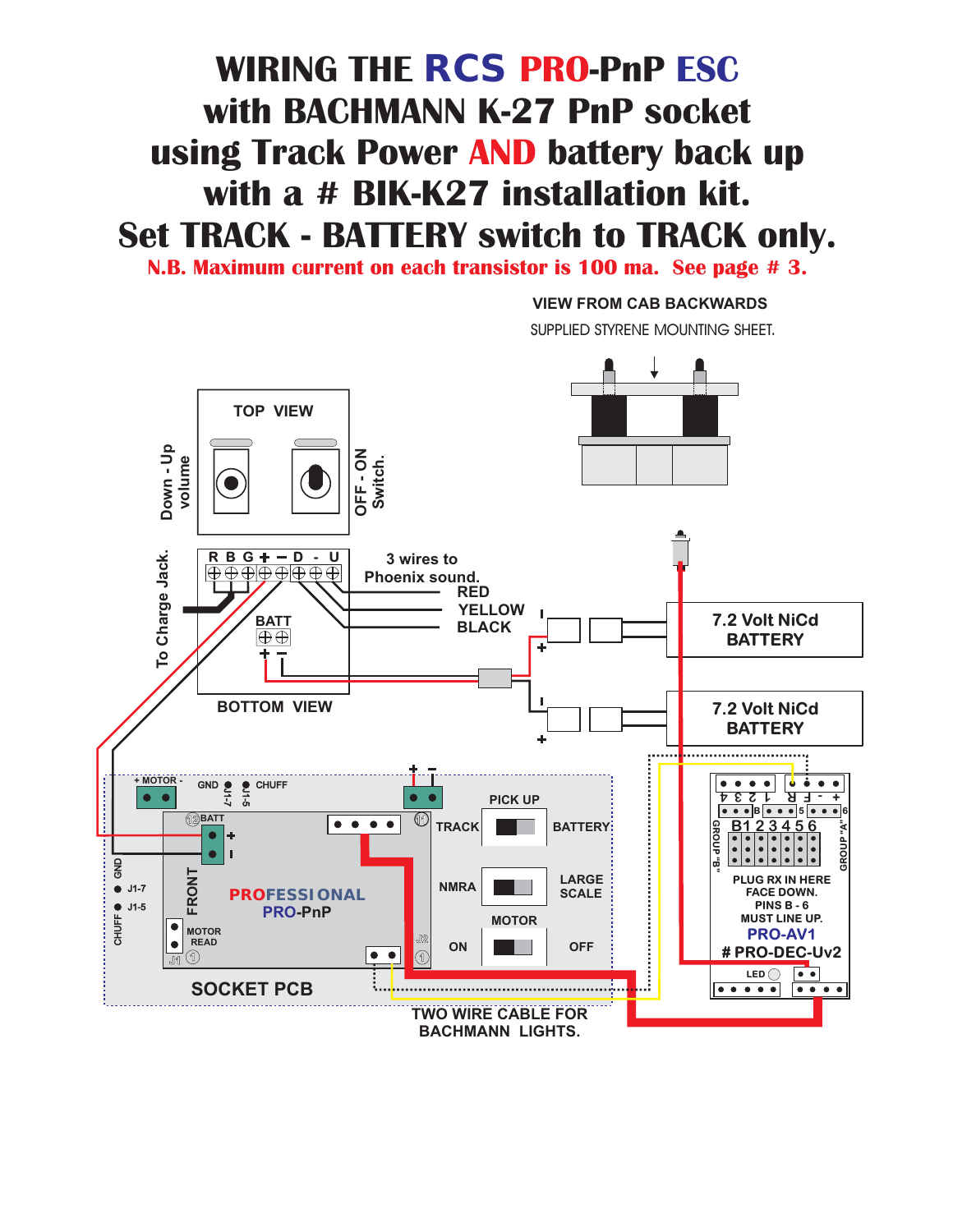### **WIRING THE**  $\mathit{RCS}$  **PRO-PnP ESC with BACHMANN K-27 PnP socket** using Track Power AND Battery back up **# BK-U3 installation kit. Set TRACK - BATTERY switch to TRACK only.**

**N.B. Maximum current on each transistor is 100 ma. See page # 3.**